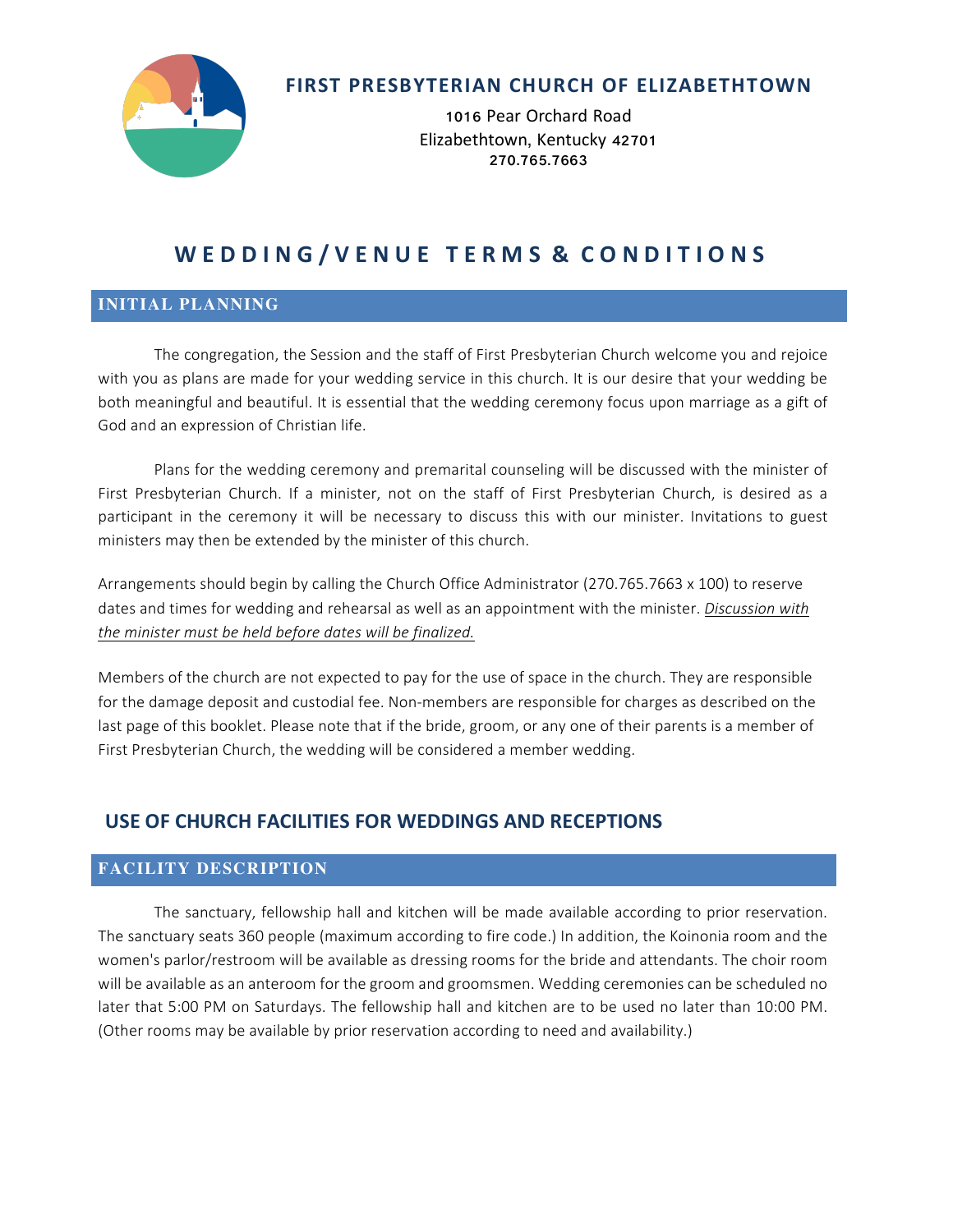### **MUSIC**

Music used in the wedding service will be in keeping with the sacredness and dignity of the ceremony and must be discussed with the minister as part of the premarital counseling. The Church Organist must be consulted regarding the use of the organ and piano. If an organist is to be hired, the Church Organist has first right of refusal for playing the organ and/or piano for the wedding. If other musicians are desired for the playing of the organ or the piano, the Church Organist must approve the use of the instruments by that/those person(s). Arrangements for any musicians (organist, pianist, vocalists, other instrumentalists) utilized for the wedding ceremony are the responsibility of the wedding party and are contracted separately from the contract with First Presbyterian Church.

### **DECORATIONS**

The decorations should be consistent with a place of worship and should enhance the consciousness of the reality of God's presence and reflect the integrity and simplicity of Christian life. Moving any of the pulpit furniture will be subject to approval by the minister. Care must be taken to prevent damage to the finished wood floor of the platform. Seasonal decorations at Christmas and Easter may not be removed.

All decorations must be completed at least one hour before the ceremony. Decorations must not damage floors, rugs, or furniture. No screws, nails, tacks or glue may be used to secure decorations. Candles must be dripless or placed in metal containers with glass chimneys. The pulpit candelabra may be used, if desired. If an aisle runner is desired, it should be furnished by the florist. The florist or a designated member of the wedding party is responsible for clearing all decorations from the church immediately after the ceremony and reception.

#### **PHOTOGRAPHY/VIDEOGRAPHY**

The bridal party must arrange independently for photography or videography. Pictures may be made before or after the ceremony and during the processional and recessional. No pictures are permitted during the ceremony. It is the responsibility of the bridal party to instruct the photographer in this regard. It is also the responsibility of the ushers to inform any guests who may have cameras. Videotaping of the ceremony, without additional lighting, is permitted from the rear of the sanctuary. This is to be done only with the approval of the minister performing the ceremony. All photography/filming must be done without any distracting noise.

It is necessary for the church custodian or church wedding representative to be present at all times during the use of the building — decorating, rehearsal, wedding and reception. Custodial service is a flat rate of \$50.00 covering up to four hours of custodial services. Additional custodial charges may be deducted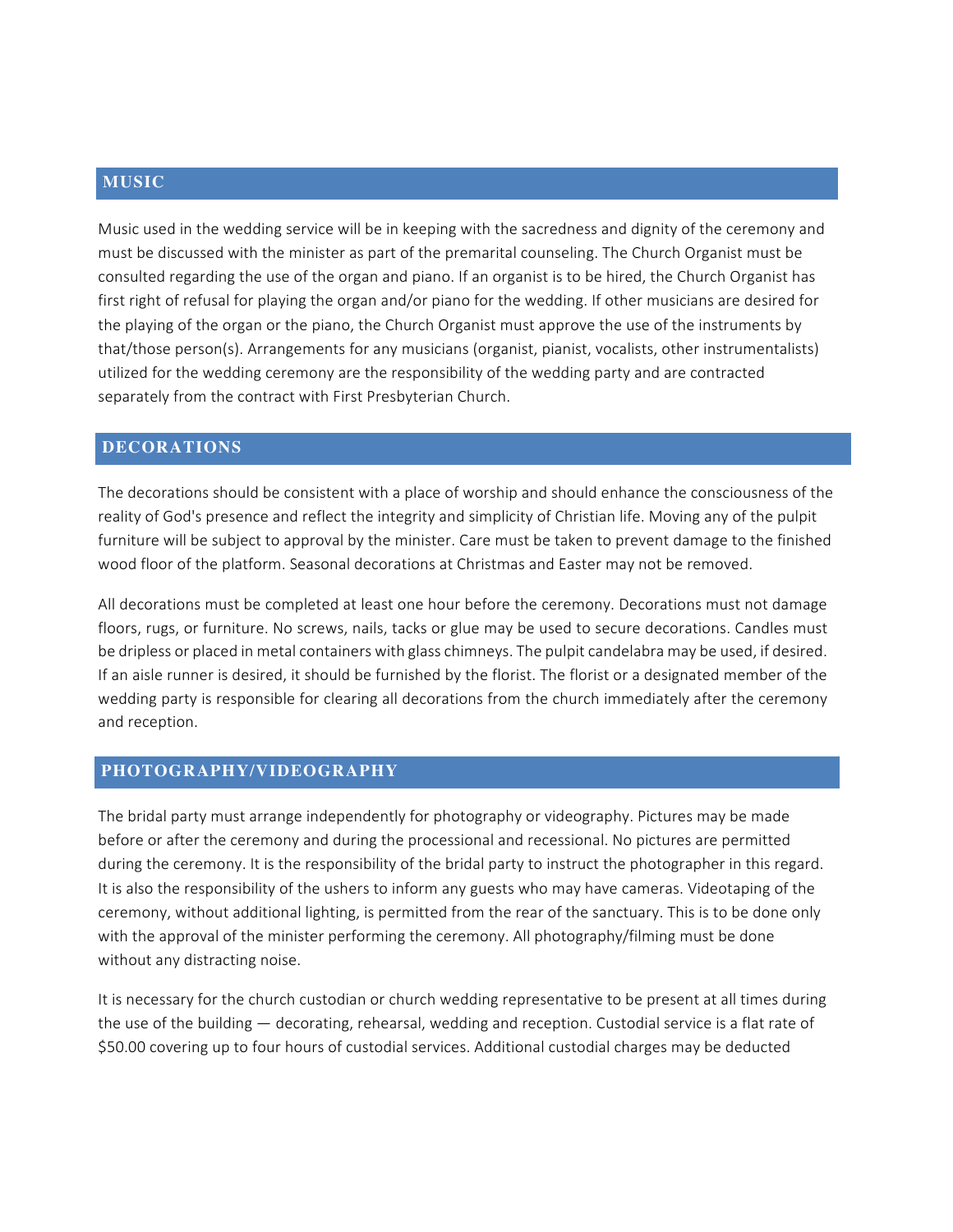from the deposit, The church wedding representative role will be filled by one or more members of the congregation. The custodian or church representative will be available to open and close the building and assist in matters such as lighting and the audio system. The custodian will need to be present one hour before the ceremony and at least one hour after the wedding and reception are over.

If the fellowship hall and kitchen are utilized, it is the responsibility of the wedding party or the caterer to wash and store any dishes and equipment used. It is their responsibility to clear and clean tables and counters and to place all trash in trash cans in the kitchen or the dumpster outside. It is the responsibility of the custodian to clean the floors and reset chairs, tables and partitions.

No rice, confetti, or bird seed may be thrown in the building. Bird seed may be thrown outside the building.

No smoking or consumption of alcohol are permitted in the church.

#### **PAYMENT OF FEES**

A reservation form must be signed by the bride and groom agreeing to comply with the policies of the church.

The reservation will be entered on the church calendar after initial discussion with the minister, signing of the reservation form and payment of fees.